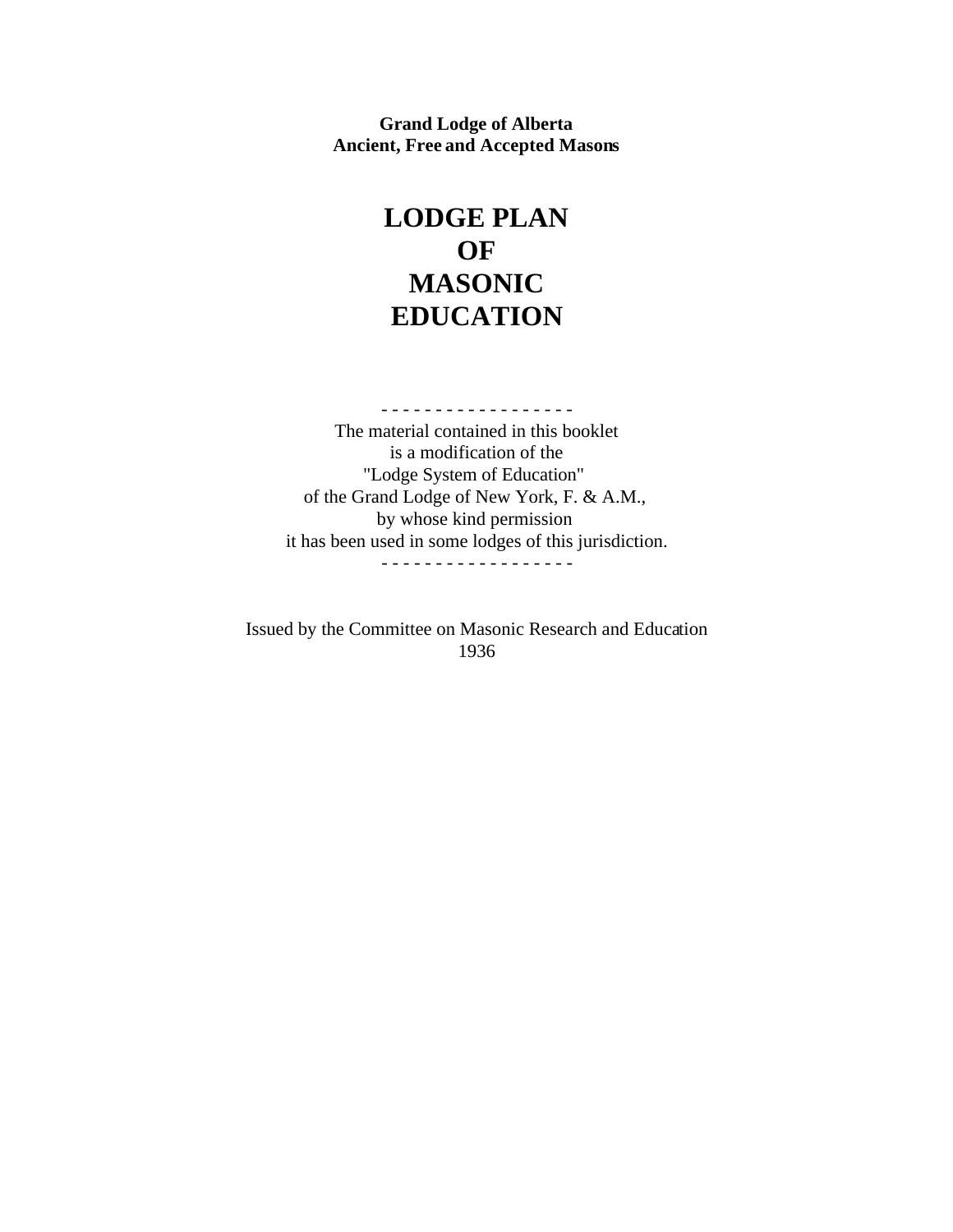*Copy of first letter to be sent by the Secretary, to prospective applicant. Letter forms can be obtained from Grand Secretary*

- - - - - - - - - - - - - - - - - - - - -

Dear Sir:

As the exact nature of the institution of Freemasonry is unknown to you, it is deemed advisable before signing the attached petition that you should be informed on certain features and phases of that institution which may effect your decision to apply for membership therein.

Freemasonry has in all ages required that men should come to its door entirely of their own free will; not as the result of importunity nor from feelings of curiosity; but from a favorable opinion of the institution, a desire for knowledge, and a sincere wish to be serviceable to their fellowcreatures.

Masonry is a system of morality based on the belief in the existence of God, the immortality of the soul, and the brotherhood of men; therefore no atheist can be made a Mason. It strives to teach a men the duty he owes to God, his country, to his family, to his neighbor and to himself. It inculcates the practice of every virtue and makes an extensive use of symbolism in its teachings. It interferes with neither religion nor politics, but strives only after light and truth, endeavoring always to bring out the highest and noblest qualities of men.

It should be clearly borne in mind that Freemasonry is not to be entered in the hope of personal gain or advancement. Admission must bot be sought from mercenary or unworthy motives. Anyone so actuated will be bitterly disappointed. The aim of the true Freemason is to cultivate a brotherly feeling among men, and to help the distressed and afflicted to the extent of his ability.

It cannot be too strongly emphasized that Freemasonry is not a benefit society, although the practice of charity is considered a fundamental virtue. We do not pay so much a year to entitle us to draw sick pay or other benefits, or to make provision for those we leave behind. There are other excellent societies founded for this purpose.

You have no doubt been informed regarding the fees and dues which you will be required to pay. No one should contemplate incurring this expense where such action will involve a hardship to his wife or family or anyone depending upon him.

Loyalty to one's country is an essential qualification of Freemasonry, and only those are acceptable who cheerfully conform to every lawful authority. Disloyalty in any form is abhorrent to the teachings of Freemasonry and is regarded as a serious Masonic offence. Freemasonry is not contrary to the beliefs of any man of upright heart and mind, and has in it nothing inconsistent with his civil, moral or religious duties.

Should the principles as outlined herein meet with your full and complete endorsement,, you may proceed to complete and present your application.

Yours truly,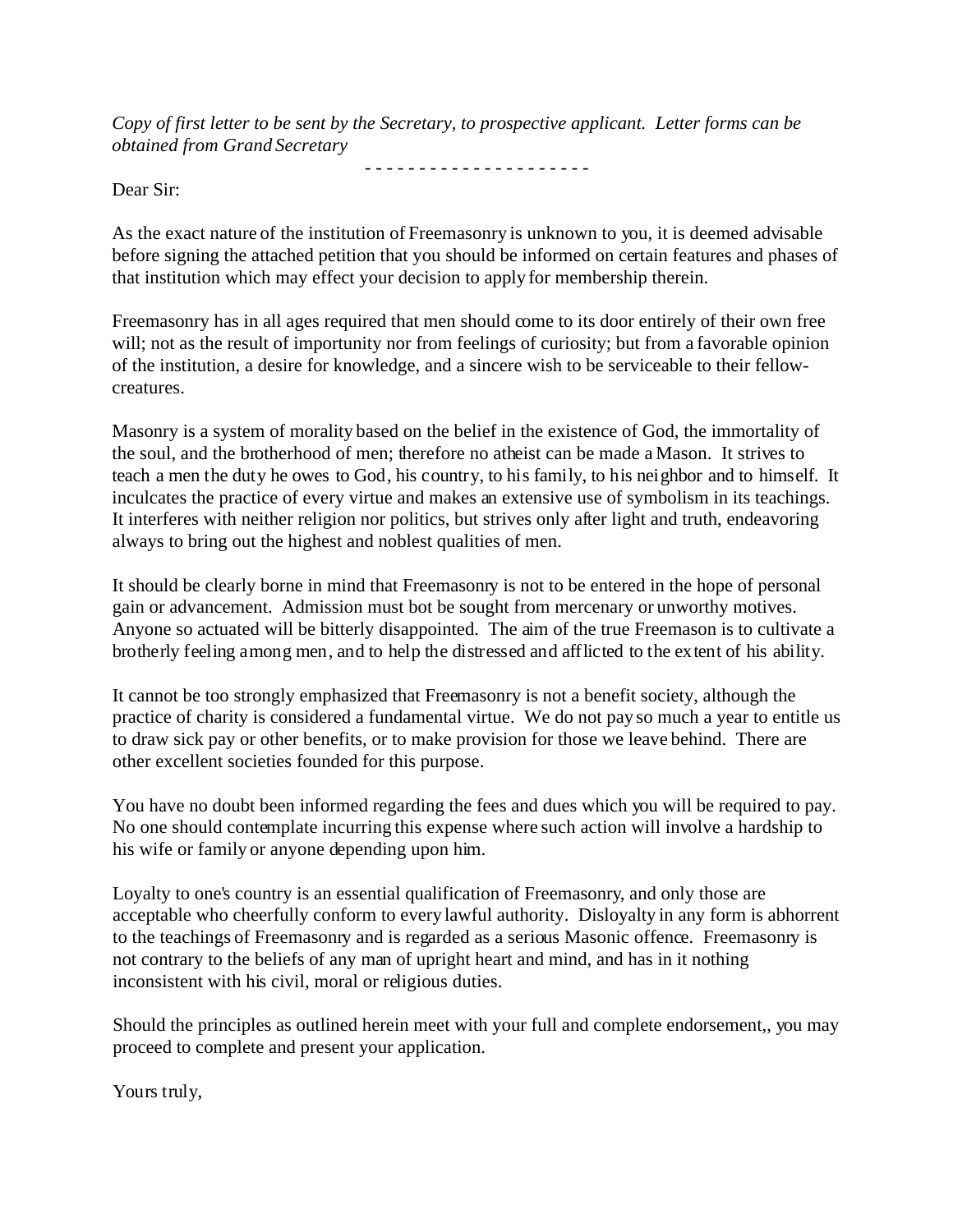**AFTER THE BALLOT, AND BEFORE INITIATION** the applicant should meet a small committee, and the following be read slowly and impressively to him. Care should be taken to keep discussion within proper limits.

In the book of human history Freemasonry has a chapter of its own. It is one which, because of its fascinations and because of the light it will shed along your future pathway when you have become a member of a Masonic lodge, you will desire to read. Just now we can make little more than a brief reference to the background of our Masonic Craft.

Tradition leads us backwards through the period of the Collegia, or Guild, of the Roman Empire to the time of the building of King Solomon's Temple at Jerusalem; as a matter of fact the legends of Masonry for the most part find their source in the story of the building of that incomparable edifice. A definite origin is traceable to the builders of those remarkable structures in the Gothic style of architecture that were erected during the Middle Ages on the continent of Europe and in Great Britain. Because they were builders in the literal sense, members in those days were known as Operative Masons. Completing their work in one community they would move on to another, setting up lodges wherever they met, and those lodges were officered almost as our lodges are today. Significant in connection with their lodge affairs is the fact that they had a charity chest from which to disburse relief to members in distress, accident or sickness, and to widows and orphans of Master Masons --reference to which is made here in order to emphasize that, in Masonry, charity always has been and still is regarded as an outstanding virtue.

Such was the Fraternity in its Operative period; and as such it flourished for generations. Then came a change. The publication of Euclid's geometry gave to the world many of the Operative Mason's old trade secrets. With the coming of the reformation the Gothic style of architecture began to lose favor, social conditions suffered revolution; *\laws* underwent marked revision. All these together with many other factors brought about a decline in the Craft until, during the sixteenth and seventeenth centuries, the number of Freemasons became so reduced that only a small lodge here and there clung to existence -- and even that was precarious.

To recruit their numbers a new practice was adopted, namely, that of accepting into membership men who in their vocations were not builders in the literal sense. Hence the term, "Accepted Masons." By the early part of the eighteenth century those "Accepted Masons" surpassed the Operative Masons both in number and in influence, and soon the craft was transformed from an Operative Body into a Speculative Fraternity. It took definite form as such in the year 1717 when in London, England, the first Grand Lodge was formed.

By Speculative Masonry is meant Masonry in a moral, or symbolical, sense. The terms and instruments of the Operative Mason of former times are to the Mason of today symbols from which are deduced those ennobling moral lessons that are needful for the building of character which is, indeed, the purpose of Speculative Masonry.

To become a Mason you must be prepared with all sincerity to give whole-hearted assent to its obligations and its tenets, and strict obedience to its laws and regulations. For there are certain traditions, practices, usages, laws and principles which are basic and which are unalterable by an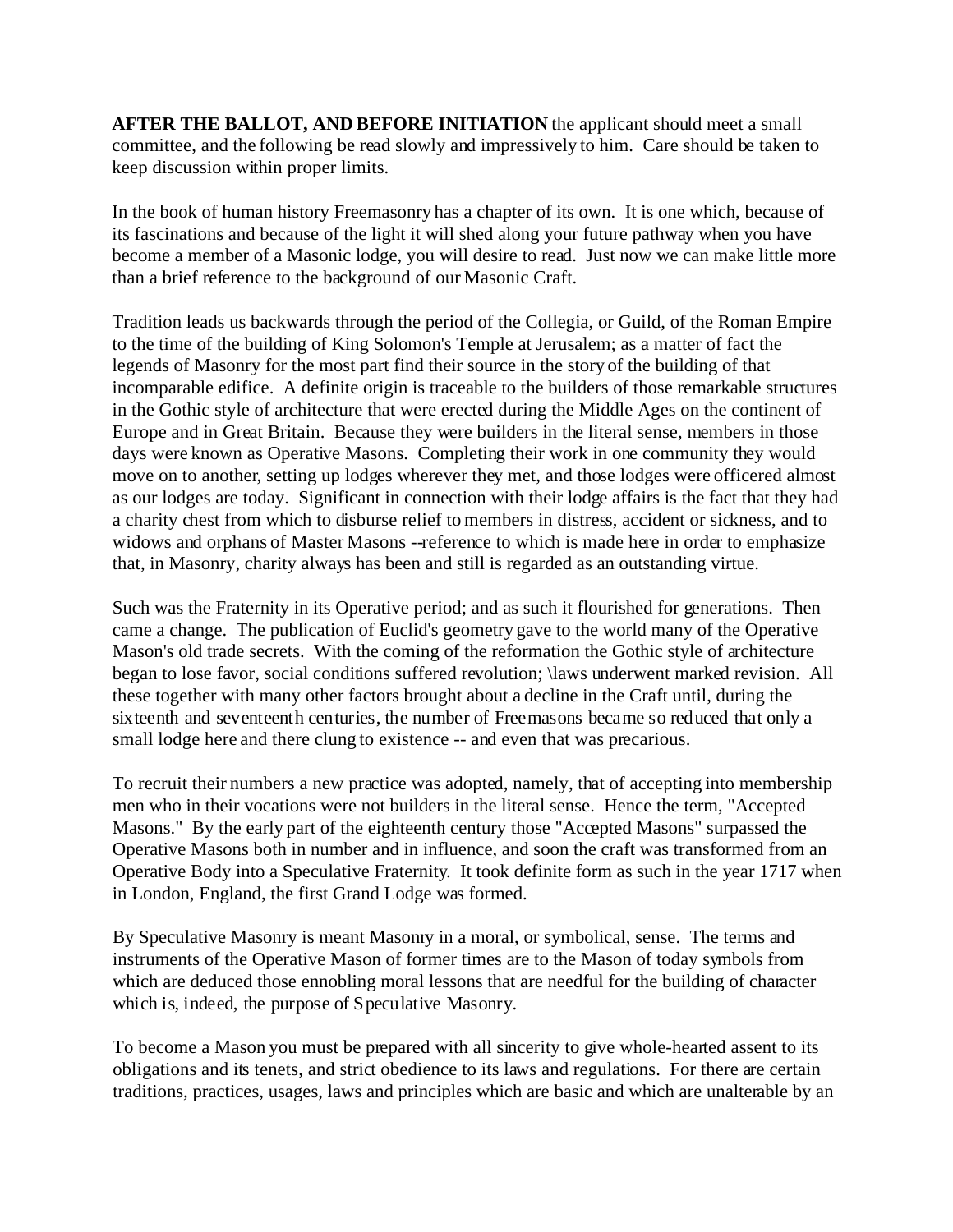Masonic Lodge or Grand Lodge. Knowledge about much of these is to be gained during progress through the degrees and by attendance at meetings and association with seniors. For the present we wish to touch briefly upon its principles -- what Masonry is, and what Masonry is not.

Masonic is a system of morality having for its fundamentals

## BROTHERLY LOVE, RELIEF and TRUTH.

Brotherly Love means the development of that confidence whereby we may regard a fellow-man in the highest valuation as a companion and friend -- not from any materialistic viewpoint, but because of the virtuous character he is found to possess and of the sincere friendship he is observed to practice.

Masonic Relief does not mean, primarily, monetary relief; and, notwithstanding that large sums of money are disbursed annually in that respect, a member has no claim on Masonry for financial relief. Its meaning is found in the broader interpretation: that of advice, encouragement and moral assistance. At the same time, charity is not relegated to a subsidiary place; for, charity is the great distinctive feature of the Masonic heart and is bounded only be due discretion respecting one's family.

Truth needs no elaboration. Its meaning is obvious; for Truth is the supreme virtue without which nothing can be certain or secure, and all else must inevitably crumble in helpless ruin and decay. "The eternal years of God are hers".

The principles of Masonry are clear and distinct. While they do involve social and moral obligations, our organization is not a religious fraternity within the restricted interpretation that would mean it to be exclusively identified with any one particular creed or sect or denomination. Masonry admonishes its members steadfastly to practice the Golden Rule; and it teaches and maintains a high sense of respect for and toleration towards all religions. To all Masons it recommends serious study and consideration of the scriptures as contained in the Volume of the Sacred Law that lies upon the altars of its lodges. It believes that therein is provided safe and sane guidance concerning man's duty to God, to his neighbor, to his family and to himself. Indeed, our symbolism places God as the centre of all things. Masonry ever strives to bring its members into closer harmony with the Divine Being and counsels them to observe reverence and humility which ought always to exist between the creature and his Creator.

Neither is Masonry a political party nor an ally of any political party. It leaves its members free to form for themselves their individual political affiliations. Yet Masonry does inculcate a commonsense conception of good citizenship. Moral obligations bind its members to respect and uphold, not to subvert, established authority and order; and, while remembering with filial affection the land of birth, to remain loyal to the law of the land, which, at least for the time being, extends the courtesy and the privileges of residence and citizenship.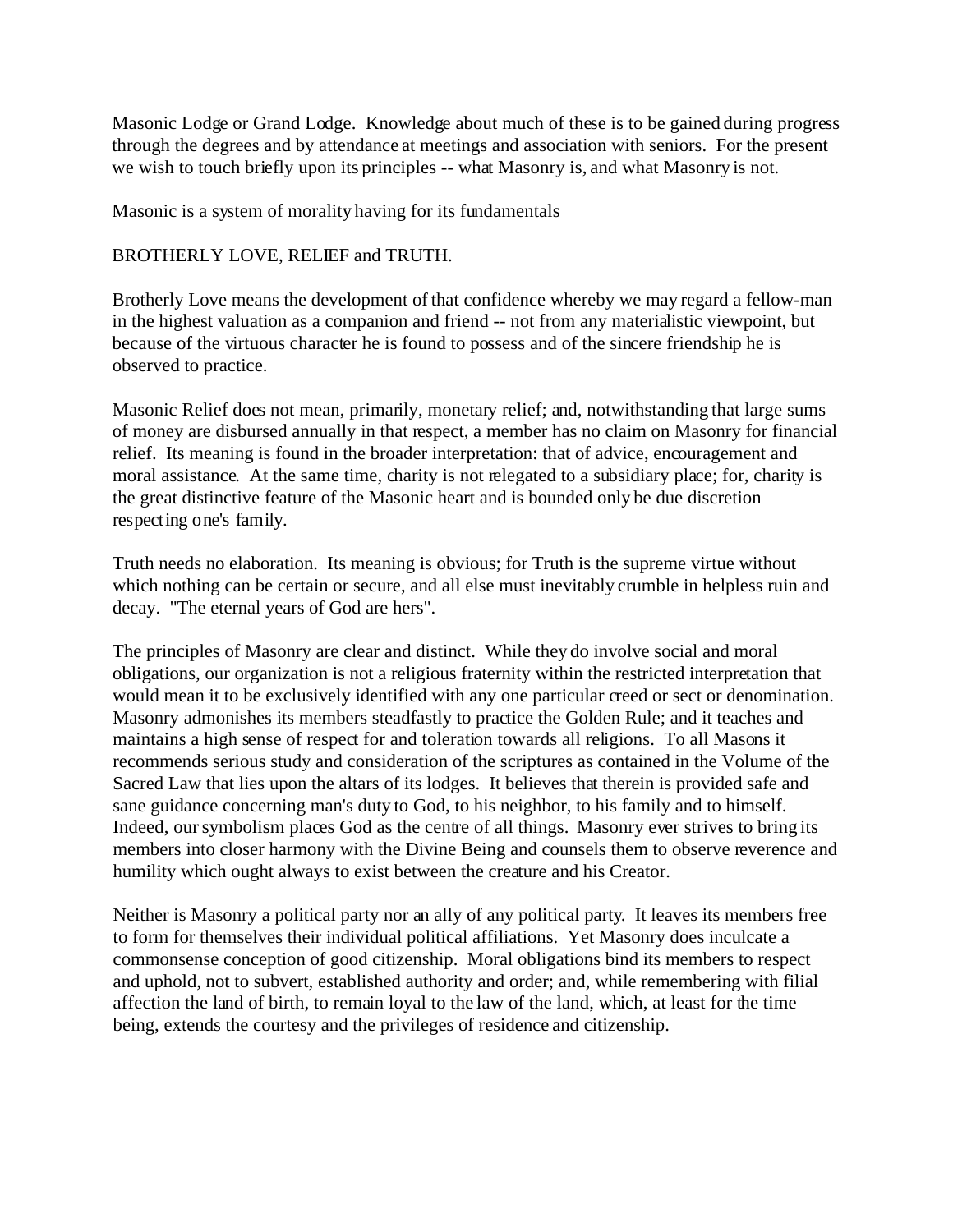Concerning the duties of a Mason: of first importance are the exercise of strictest caution in guarding the mysteries and secrets of the Craft; fidelity to its principles; loyalty to the officers of his lodge; and unqualified obedience to its laws and regulations. Regular attendance at meetings is, of course, an implied duty, for there the member takes his proper place in the consideration and direction of the affairs of his lodge and of Masonry generally. So, also, regular payment of dues is essential; for only thereby is a lodge enabled to discharge its obligations and to function to the fullest extent in all branches of the work.

There are many other matters, all of them interesting, that might be mentioned -- for instance, the organization and conduct of a lodge. But there is not occasion here to enter into details of these unless desired. If there be any questions, we shall be pleased to give what information we may and can impart.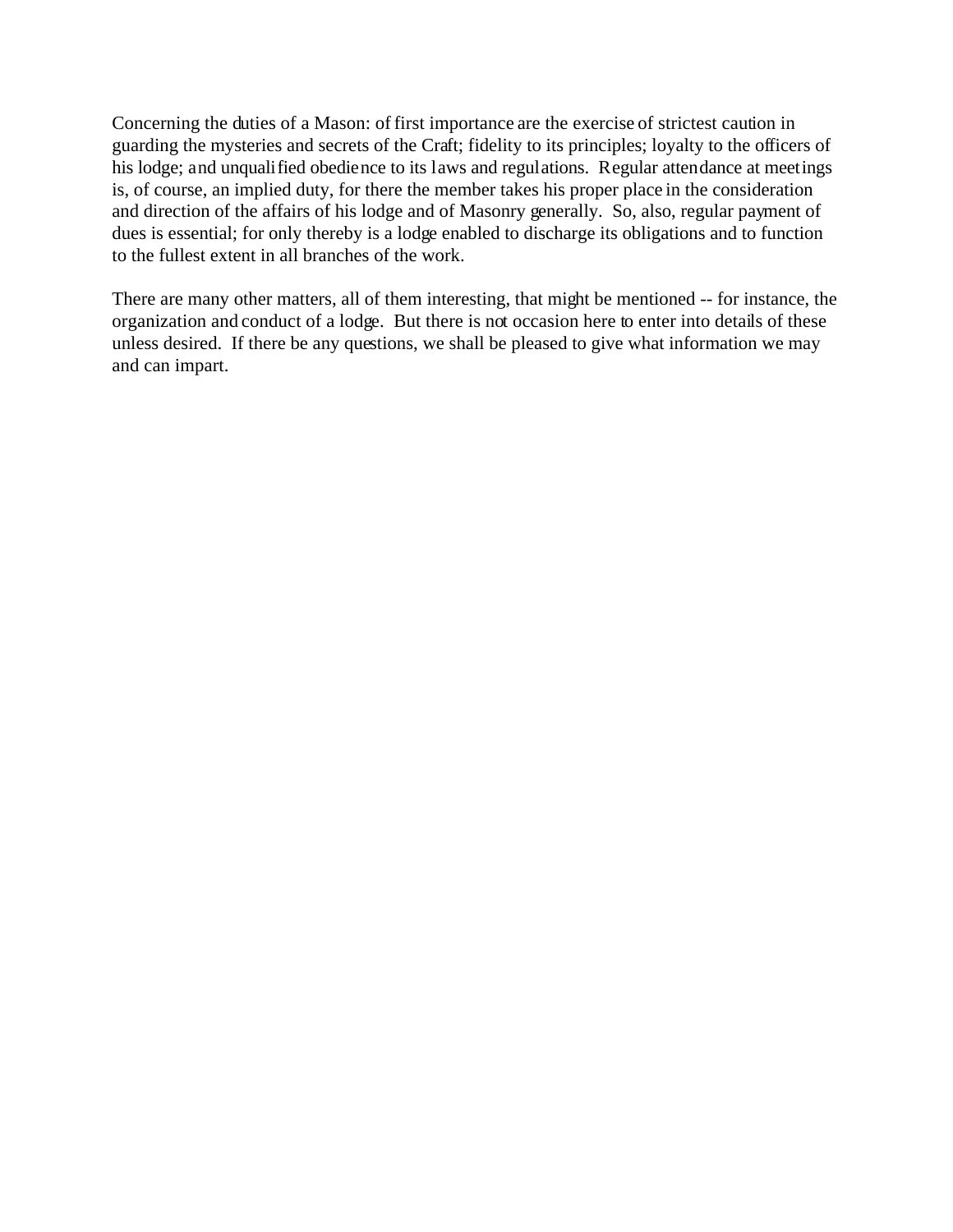## **AFTER THE FIRST DEGREE**

The same method should be followed as after the Ballot, but with a changed Committee.

It is now permitted briefly to sum up the meaning of your initiation and to suggest how its symbolism may be translated into lessons for practice in everyday life.

In the days of Operative Masons, in order to replace losses caused by removal, accident, illness and death, it was necessary to recruit new members; and in doing this the apprentice system was used. The word "apprentice" means a beginner, an understudy; in other words, one who is taking his first steps towards learning or mastering a trade or profession. Before a boy was chosen to be an apprentice he was called into a lodge, where all the members might assure themselves of his moral, mental and physical qualifications. If they voted to receive him, he was given certain information about the Craft -- what his duties would be, what it required of its members, and something of its traditions and early history. He was required to give a solemn promise to obey his superiors, to work with diligence, to observe the laws and rules, and to keep the secrets. He was then indentured to a Master, and usually went to live in his Master's house.

After sufficient time has elapsed to give assurance of his fitness to master the art and to become an acceptable member of the Society, his name was entered in the books of the lodge and he was given a recognized place in the Craft with the title, "Entered Apprentice." And with the transformation from Operative Masonry to Speculative Masonry the title, "Entered Apprentice," has been continued as that of one who has been initiated into Masonry, or who has received its First Degree.

The close similarity between the method of those early days and the method of today is readily observable. After you had made known your desire to become a Mason, considerable time elapsed between the receiving of your formal application and your acceptance as a candidate. It was during this interval that the members had opportunity to inquire into your fitness to be accepted. Having been accepted, you were required to enter into certain obligations. And now you are indentured as an Entered Apprentice, signifying that you are launched on a voyage of discovery, study and development in the realm of moral living and of building character. The success you will attain depends entirely upon the manner in which you fashion your daily life in accordance with our Masonic precepts.

Let us now consider some of the more important symbols and emblems of the First Degree. The Hoodwink represents the darkness in which the uninitiated man stands as respecting Masonic life. Its removal suggests that the great matters of existence, such as goodness, truth and beauty, are not made. They are found. They are present in our midst always; it is our own blindness that conceals them.

The Cable Tow symbolizes all those external restraints or forces through which a man is controlled by others or by agencies outside himself. There is a difference between lawful liberty and license; and when, of his own free will, a man does not keep the law, then he must be compelled to keep it. By removal of the Cable Tow is meant that when a man becomes master of himself he will keep the law instinctively, out of his own character, and without compulsion.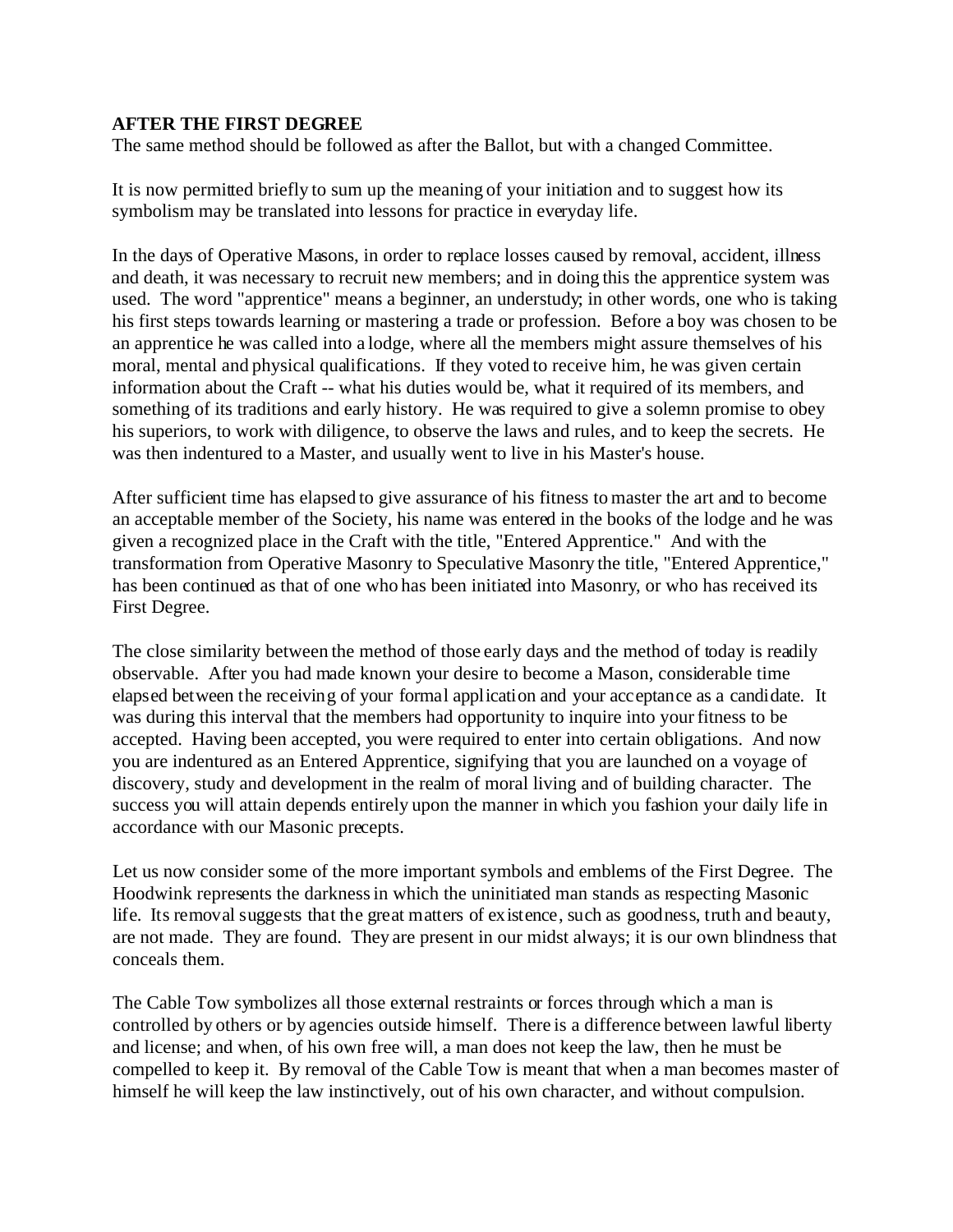The Sharp Instrument means, among other things, that which is a definite penalty for violation of the obligation -- the penalty of the destructive consequences to a man's nature and conscience when untrue to his word, faithless in his vows, disloyal in obedience.

The Great Lights of Masonry are the Volume of the Sacred Law, The Square and Compasses. The Volume of the Sacred Law is given to be a rule and guide to our faith. The Square is to remind up to square our actions by the square of virtue. The Compasses are to keep us within due bounds with all mankind.

The Apron, the distinguishing badge of a Mason, is an emblem of purity. By purity is meant blamelessness, sincerity in good will toward the brethren, and loyalty in obedience to the laws of the Craft. It also signifies that Masons are workers and builders.

The North East Corner is traditionally the place where the corner of a building is laid. When the Entered Apprentice is made to stand there, he represents the corner stone of the future Craft. What Apprentices are today, Masonry will be tomorrow.

The Working Tools represent those moral and spiritual virtues, habits and forces by which a man is enabled to reshape the crude, and often stubborn material of his nature in order to adjust himself to the needs and requirements of human society.

An Entered Apprentice has certain duties, enjoys certain privileges, and is bound by certain limitations. His chief duty is to be loyal to his obligation, the clauses of which clearly set forth what he is to do and what he is not to do. He should review it frequently so that its exact words and meanings will remain with him throughout life. And, too, the lecture of the Degree, given in the Book of Constitution with which he is presented, should be studied with equal thoroughness - - because it contains Masonic teachings of fundamental importance that stand binding on every Mason forever. His privileges are the right to sit in a lodge of Entered Apprentices and the right to apply for advancement to a higher Degree; he cannot vote or hold office. He is not entitled to a Masonic funeral and may not walk in a public Masonic procession.

Finally, you have undertaken to respect those sturdy virtues which make for well-being in affairs both domestic and social. In family life as in community life the exercise of prudence should teach you the happy medium of tact and tolerance; the firmness of fortitude will develop the courage to face, not to sidestep, moral issues and to remain firm in all times of testing; the restraint of temperateness will chasten unbridled enthusiasm with discriminating moderation; and the call of justice will crown all by elevating the needs of humanity above all other considerations. To summarize briefly, remember at all times that benevolence and charity are the twin graces of Masonry, whose presence in the heart and practice in life make our Order the power for good that it is and the inspiration which we hope it will always be for serious minded men who seek the vision of divine truth.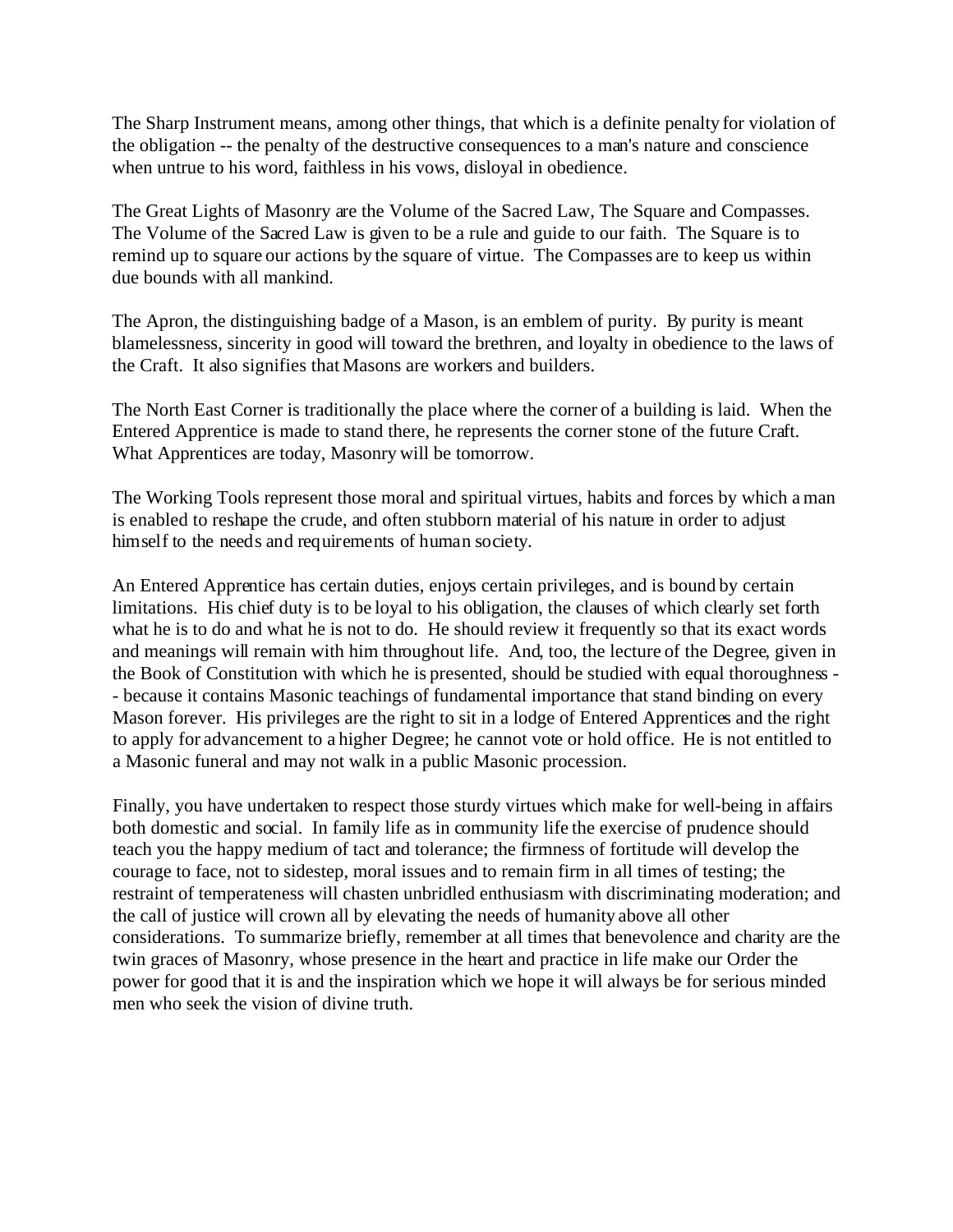#### **AFTER THE SECOND DEGREE**

The same procedure, but with a different Committee, should be followed.

You are now well on your way into Masonry and no doubt you have been interested in many of its appeals. In the first degree the principal appeal was made to the conscience while in the degree you have just witnesses an address was made to the intellectual faculties. By the Liberal Arts and Sciences, assisted by the five senses, you climb the symbolical steps to the Middle Chamber which in Masonry represents the place of Wisdom.

Let us consider for a moment some of the terms used and then we can apply them to their intended purpose and study some of the allegories peculiar to the Fellowcraft Degree.

A "Fellowcraft" is one of a large number of terms which have a technical meaning peculiar to Freemasonry and refer to an organization of skilled workmen in some trade or calling. A "Fellow" meant one who held full membership in such a craft, was obligated to the same duties and allowed the same privileges. You have already been told of the development of Masonry from the Operative period to the Speculative and recall that after seven years an Entered Apprentice was tested as to his proficiency and if found satisfactory was made a full member of the craft. Such was the Operative meaning of Fellowcraft.

You are yourself a Fellowcraft. This means that you passed through the ceremonies, assumed its obligations, are registered as such in the books of the Lodge, and can sit in either a Lodge of Apprentices or of Fellowcrafts. Do not look upon the Fellowcraft Degree as a mere stage, or stepping-stone. It has in itself the same completedness, the same importance, as the preceding degree, with a definite purpose of its own and in it are embodied two great ideas.

Where the Entered Apprentice represents youth standing at the portals of life, his eyes on the rising sun, the Fellowcraft is a man in the prime of life -- experienced, strong, resourceful, able to bear the burdens and responsibilities. By his skill and experience the arts are sustained and the destinies of the state are in his keeping. At the building of the Temple, King Solomon employed eighty thousand Fellowcrafts or "hewers in the mountains and quarries." The Fellowcraft walks in the full, uncolored light of the noon time and must gain direct experience from contact with the realities of existence. A man gathers such experience only with the passage of time; each day he must come into contact with facts; what he learns one day must be added to the next, and so on until he has come to understand the world. This is education. This is symbolized in the Second Degree by the Liberal Arts and Sciences and makes use of grammar, rhetoric, logic, arithmetic, geometry, music and astronomy.

The Middle Chamber, which is so conspicuous an element in the Second Degree, is a symbol of the wisdom gained through the knowledge of the Liberal Arts and Sciences, and the candidate is called to advance, as on a Winding Stair, to that balanced wisdom of life in which the senses, emotions, intellect, character and habits are knit together in unity. If the Fellowcraft will equip himself, he need not shrink from his toil nor will he faint beneath the burdens, because his competency as a human being will be equal to the demands made upon him.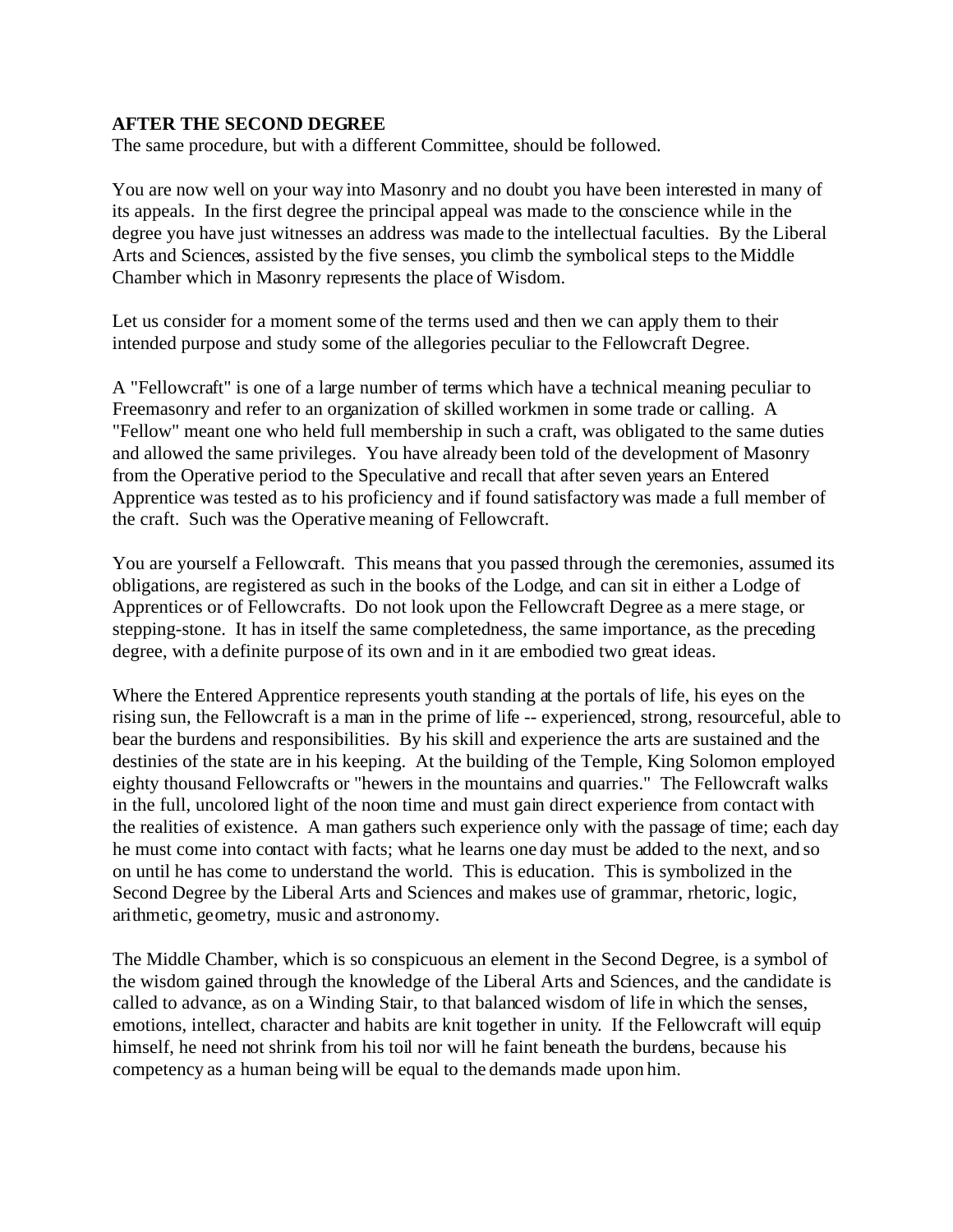In the First Degree you discovered that King Solomon's Temple was an outstanding feature of the symbolism of Masonry; in the Second Degree, which you are now studying, it also looms large and it is fitting at this time that you should be given some indication of its meaning in Masonry.

The Temple built by King Solomon, afterwards twice destroyed and twice rebuilt has a larger place in human history than any other building. For three thousand years the building itself, and the memory of the building, has occupied a central place in the principal religions of the Western World. Both as a building and as a center for a cluster of ideas and traditions, King Solomon's Temple has a place outside our religions comparable to that held by no other structure; it appears and reappears, in countless forms and often in many disguises, in folk lore, mythology, literature, music, painting, sculpture, architecture and theology. In Masonry, this Temple is used as a symbol.

What kind of human life should Masonry build? Life is such that it may be shaped in many forms. What form would Masonry have to take? The answer, like all of Masonry's answers, is stated in the terms of symbolism; it shall be human life as pictured symbolically by the Temple of King Solomon. that Temple was built by a king wise enough to know exactly what he was doing and why. So should a man be a king over himself, in the building of his life; using his senses and all his faculties as his workmen; selecting out of the quarries of his nature only such materials as a king would use, and wise enough to plan his life aright.

King Solomon called to his assistance the most expert builder he could find, Hiram Abiff, who was also a skilled worker in brass and in the precious metals. So also should a man call into the building of his life only the best influences and the noblest purposes of life and shape it to the ends of goodness, beauty and truth.

Solomon's Temple was dedicated to God. by the dedication of a building is meant the purpose to which it is set aside and devoted -- the one reason for its being. So must man dedicate himself.

You will see by this that Masonry's conception of human life is an ideal in plan and purpose. It sees the life of the senses as something fine and noble, never to be despised; it sees in the skilled hand and trained faculties a value without which there could be no civilization; it sees in the powers of the mind a splendour by which the world is radiated; and it sees in the moral character a power without which all existence would become degraded into something impossible to endure.

Masonry teaches us that the raw materials of our own nature, feelings, passions, senses, faculties, and instincts, may by education be shaped, and by consecration to the Highest be so dedicated, that the whole man will be transformed and entitled to enter the Middle Chamber.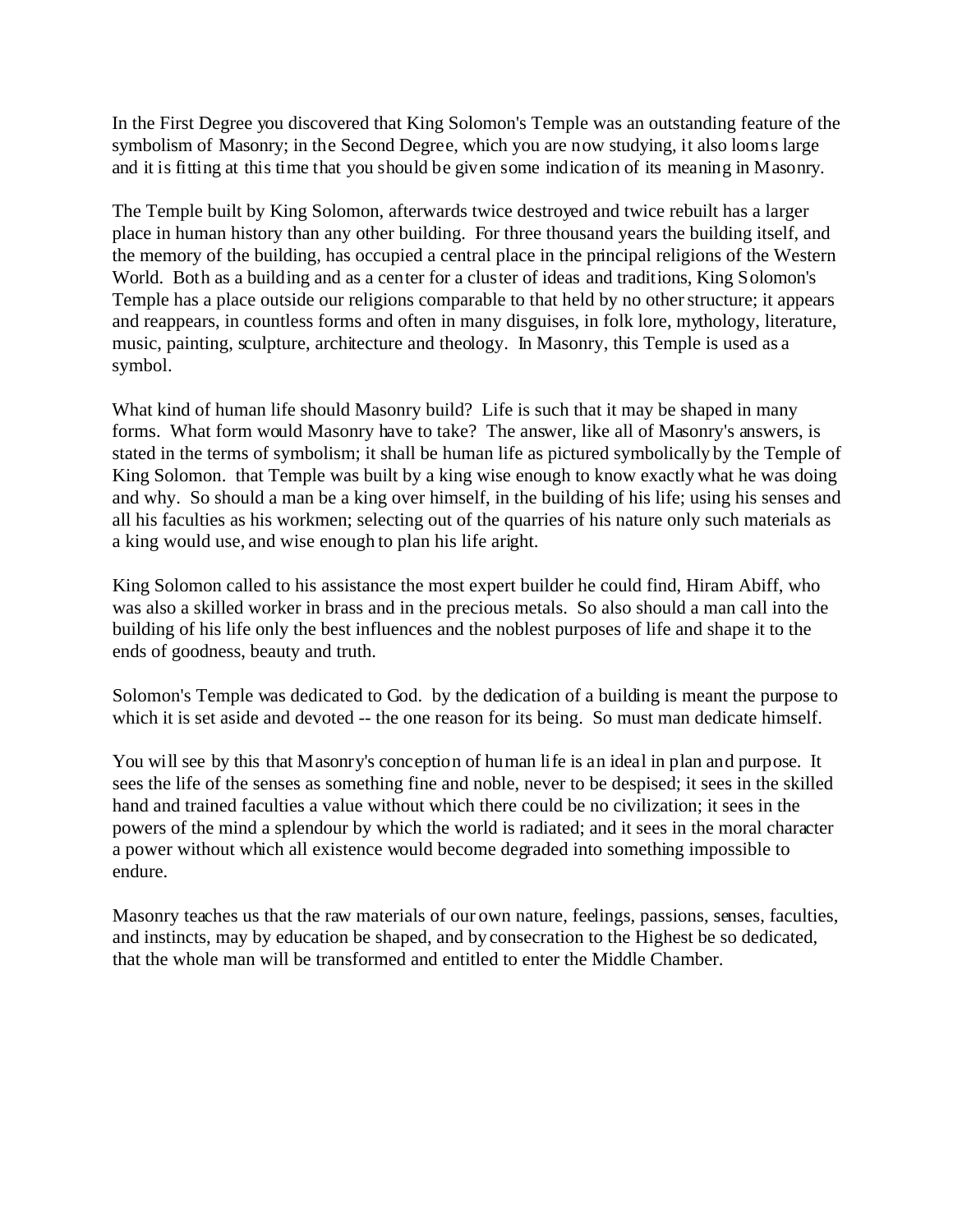#### **AFTER THE THIRD DEGREE**

Particular care should be exercised by the Master in selecting a Committee to meet the newly raised Mason, to present the following to him.

Raised in the Sublime Degree, you now stand a full-fledged Mason. Surely during the ceremonies you must have observed that every symbol, ritualistic phrase and other detail are full of significance. Not a single item is for mere effect or ornament. This is especially true of the Third Degree; for in it to a larger extent are found the deeper secrets and teachings of our Fraternity. The ceremony itself is not lengthy; yet earnest study may be made a matter of years, without fear of exhausting the inestimable lessons. This reference is made in the hope that you may be inspired to devote time to such study.

This, the most solemn Degree of Freemasonry, is designated by the Craft as the Sublime Degree, because of the profound truth inculcated. While the whole system of Craft Masonry is intended to present the symbolic idea of man passing through the pilgrimage of life, the particular purpose of the Third Degree is, by contemplation, to prepare and fit the true Mason for the building and developing of character in the highest and most ennobling sense.

As a Master Mason you have been taught this most necessary and all important truth: that, after having been faithful to all your trusts through life, eventually you are to pass from this earthly scene to receive the reward for your fidelity. The ceremonies and the lecture of the degree are designed to emphasize this engrossing subject. The conclusion to be reached is that youth, properly directed, leads to virtuous and honorable maturity and that the man whose life is regulated by Morality, Virtue and Brotherly Love -- which re, as you were informed upon entry into the lodge room for the degree, the most essential points of Masonry -- will be rewarded by that inmost sense of quiet peace at all times, even in the face of death itself.

Doubtless you have been impressed by the tragic story of our Grand Master, Hiram Abiff. To know it, to understand it and to appreciate the full richness of its meaning will be your invaluable possession while life shall last. Although there is a Hiram Abiff in secular history, to accept the reference merely from a standpoint of historical record would be a mistake; for to us he is by ritual the central figure in the drama of this degree, the climax of Craft Masonry. He is held up to us, and rightly so, as a glorious example of unshakeable fidelity; and we are admonished to be as true to our Masonic obligations as he proved to be to his.

Hiram Abiff is the acted symbol of the soul. The work in which he was engaged as the chief architect of King Solomon's Temple is the symbol of the work we, each and all of us, have in the organizing and supervising of our lives, even until death. The enemies he met are the symbols of none other than those lusts and passions which, in our own hearts or in the hearts of others, seek to destroy our characters and our lives. His doom is symbolical of that which overtakes every man who falls a victim of those enemies. The manner, in which, figuratively, he was raised again is symbolical of the manner by which a man rises from self-defeat to self-mastery. The Most High, by the power of whose word Hiram Abiff this was raised, is the same Great Architect and Grand Geometrician to whom, in all its symbolism, Freemasonry points as the source and inspiration from which to build a noble edifice of one's life.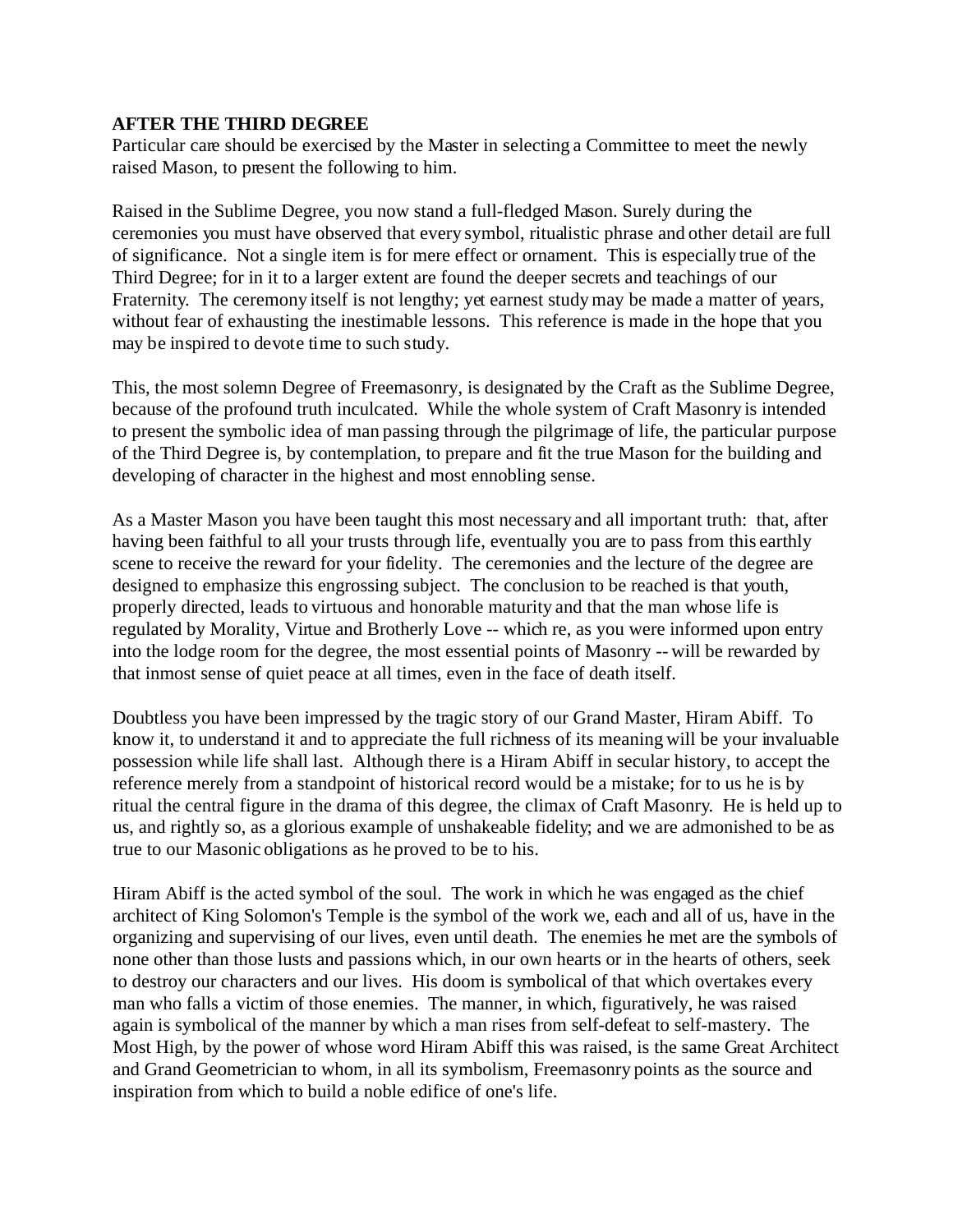"To every man there openeth a Way, and Ways, and a Way. The High Soul climbs the High Way, while the Low Soul gropes the Low; And in between, on misty flats, the rest drift to and fro. But to every man there openeth a High Way and a Low; And every man decideth the Way his soul shall go."

In these days of stress and strain when old established systems and institutions are being shaken to their very foundations, Masonry stands firmly as a rock, unmoved by the blasts of modern criticism. Securely based upon the eternal principles of Brotherly Love, Relief and Truth, Masonry, like the "Bright Morning Star", ascends toward its zenith, and as surely though gradually its lofty ideals are realized, to bring joy and gladness and to establish "Peace on earth, goodwill among men."

To a new life, as a Master Mason, you were raised on the Five Points of Fellowship. These you will be required to memorize and repeat in lodge before receiving a Master Mason's apron. The Five Points of Fellowship symbolize a practical application of Masonry's teachings in our every day life. They constitute the covenant that binds all Masons in a fraternal Brotherhood; and, if universally practiced, would establish the reign of the Golden Rule. "Do unto others as you would that they should do unto you."

Briefly stated the Five Points of Fellowship are: greeting a Brother with that sincerity which proceeds from the heart; assisting him in distress; praying for his welfare; keeping inviolate his secrets when imparted to you as such; and vindicating his good name as well in his absence as in his presence.

Already some mention of our Ancient Landmarks has been heard and in pursuing a study of Masonry many references to them will be met. In point of fact, the question of our Landmarks is one upon which Masonic writers of authority express considerable variance of opinion as respecting both the number of them and the enunciation of them. However this may be, there are five upon which common agreement is held and which are essential.

These may be enumerated thus:

- 1. A belief in a Supreme Being.
- 2. A belief in the resurrection to a future life.

3. A "Book of the Law" shall be an indispensable part of the furniture of every Masonic Lodge. It is that volume which, by the religion of the country, is believed to contain the revealed will of the Great Architect of the Universe.

4. The division of Masonry into three Degrees; namely, the Entered Apprentice Degree, the Fellow Craft Degree; and the Master Mason Degree.

5. A prohibition against the introduction in the Lodge of topics of religious or